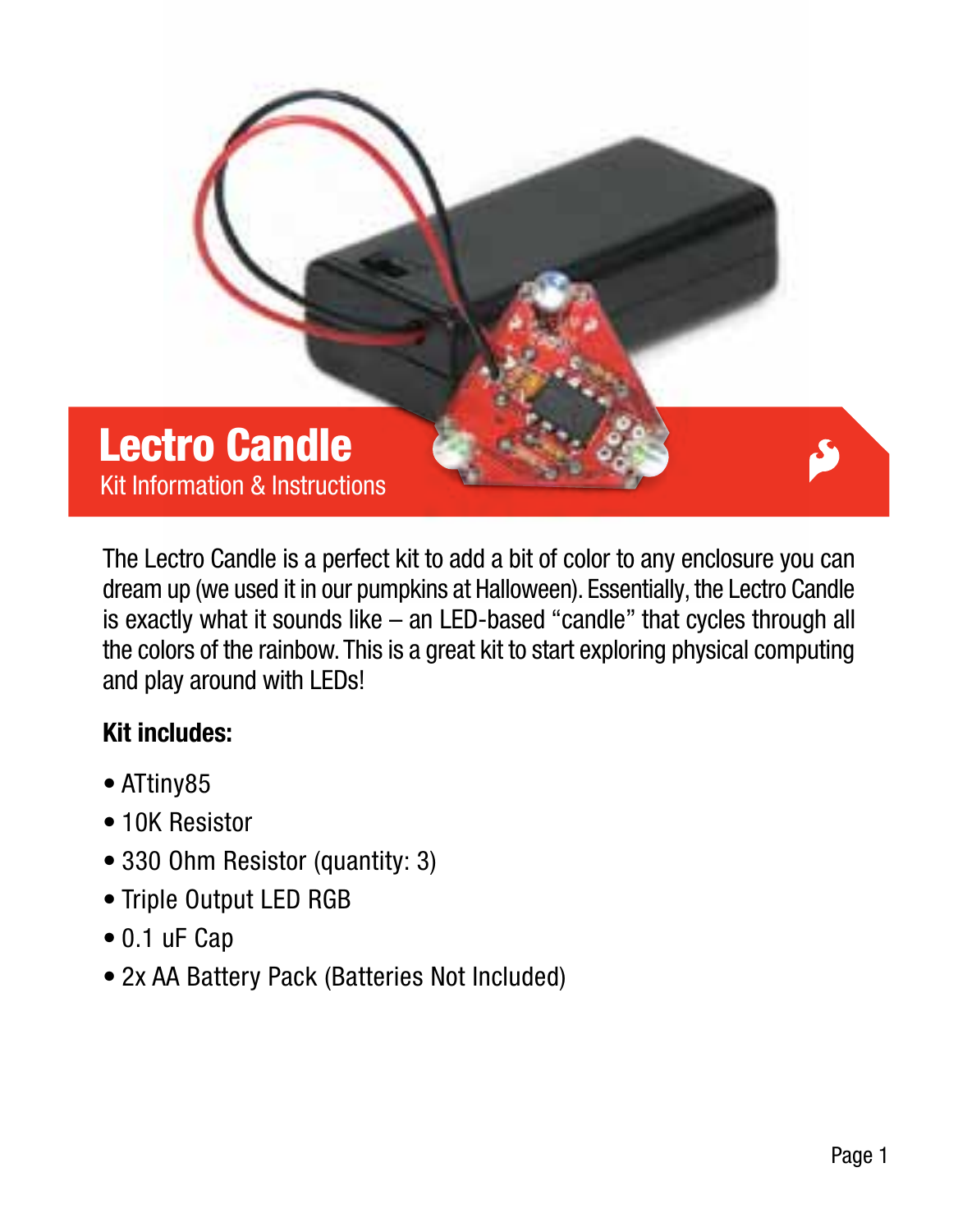## STEP BY STEP INSTRUCTIONS For this kit all components will be placed on the top of the board.

## Components will be placed on the top side of the board but may be soldered from the top or the bottom.

ATtiny85 (microcontroller): Looking at the top of the board, insert the microcontroller. Make sure the notch on the chip is placed on the same side as the white circle on the PCB. You will need to gently bend the legs inward for the part to fit into the holes. Once the part has been placed flip the PCB over and solder the legs in through the front of the board.

**0.1uF Cap** (decoupling cap): Insert the capacitor into the front of the PCB so that the body of the capacitor fits into the rectangle with the line going through the middle of it. Flip the board over and solder the leads into place. After soldering, clip off the legs. Make sure to hold the legs while clipping them off.

10K Resistor (reset pull-up): Insert the resistor into the front of the PCB so that the body of the resistor fits inside the rectangle with the words '10k' inside of it. Flip the board over, bend the legs outwards to secure that part, and then solder into place from the back of the board. After soldering, clip off the legs. Make sure to hold the leg while clipping it off.

2

1

3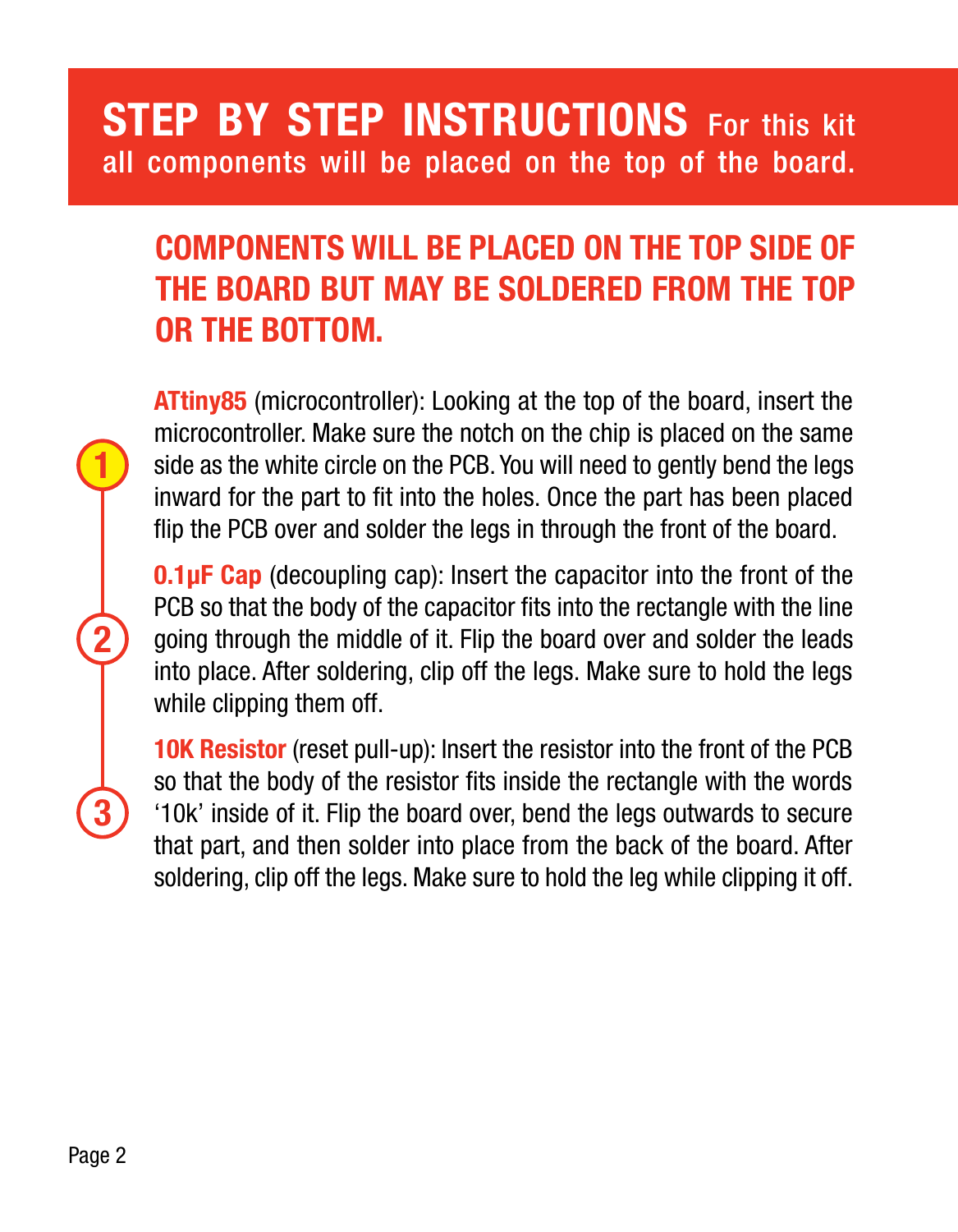## However, read each part's specific directions as some components are more easily soldered from the back of the PCB.

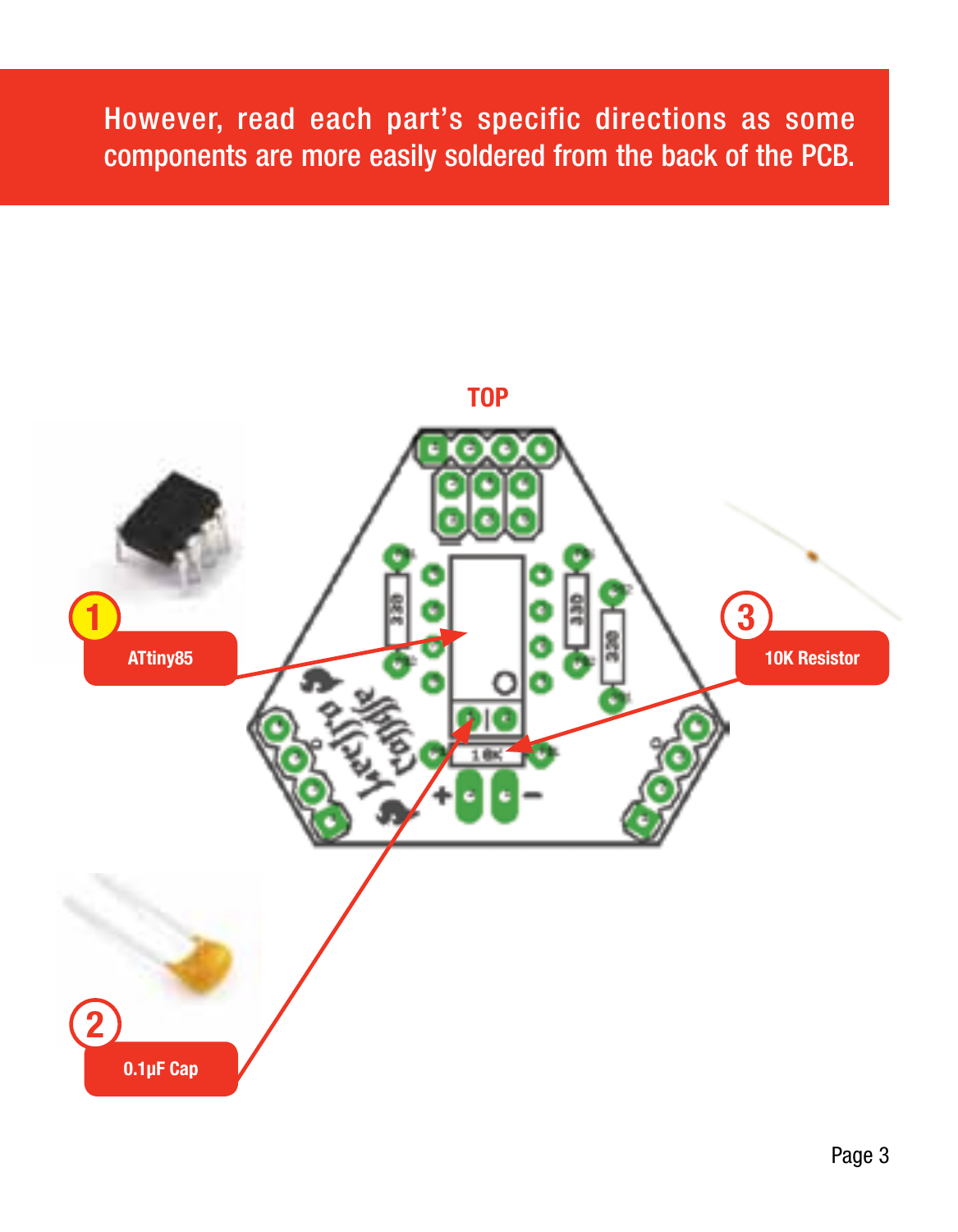# STEP BY STEP INSTRUCTIONS For this kit all components will be placed on the top of the board.

## COMPONENTS WILL BE PLACED ON THE TOP SIDE OF the board but may be soldered from the top or the bottom.

330 Ohm Resistors (reset pull-up): Solder these resistors in one at a time. Insert the resistors into the front of the PCB so that the body of the resistor fits inside the rectangle with the words '330' inside of it; it doesn't matter which '330' rectangle is soldered first. Any of the 330 ohm resistors can go into any of the rectangles labeled 330. Flip the board over, bend the legs outwards to secure that part, and then solder into place from the back of the board. After soldering, clip off the legs. Make sure to hold the leg while clipping it off.

LEDs (light emitting diode): Insert the 3 LEDs into the front side of the board. Make sure that the longest leg of the LED goes into the hole that lines up with the small white circle. If you can't see the small white circle, check the bottom of the board.

**Battery Pack** (power source): Insert the plus sign on the battery pack into the hole labeled 'Plus Sign' then solder it into place. Next insert the minus sign into the hole labeled 'Minus Sign' and solder it as well. You can tape the battery pack to the back of the PCB to hold it in place.

CAUTION: Make sure the batteries are NOT placed in the battery pack when you solder this into place.

Insert 2 AA batteries into the battery pack and you're ready to go! Turn the switch on the battery pack on and watch your new Lectro Candle light up!

4

5

6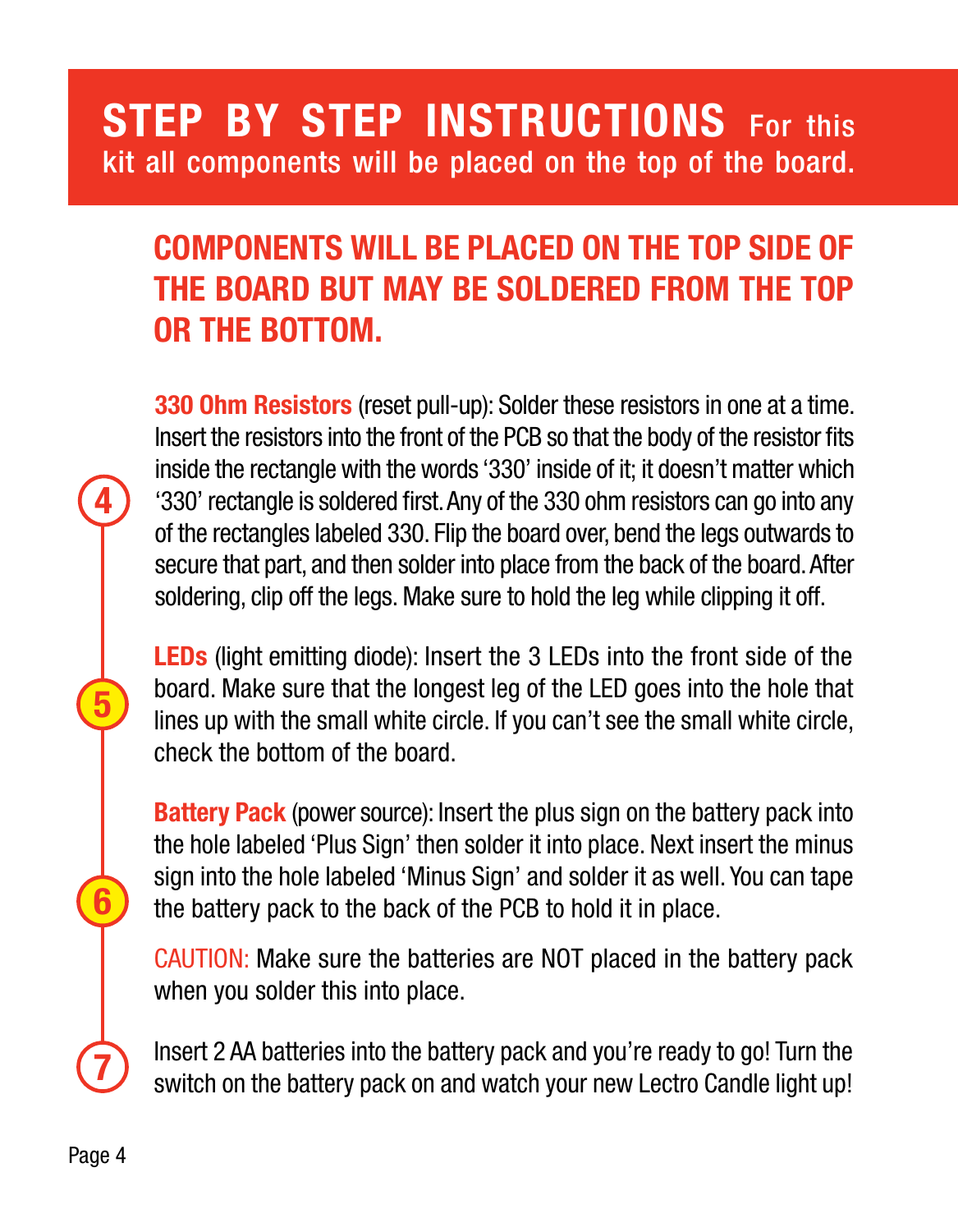## However, read each part's specific directions as some components are more easily soldered from the back of the PCB.

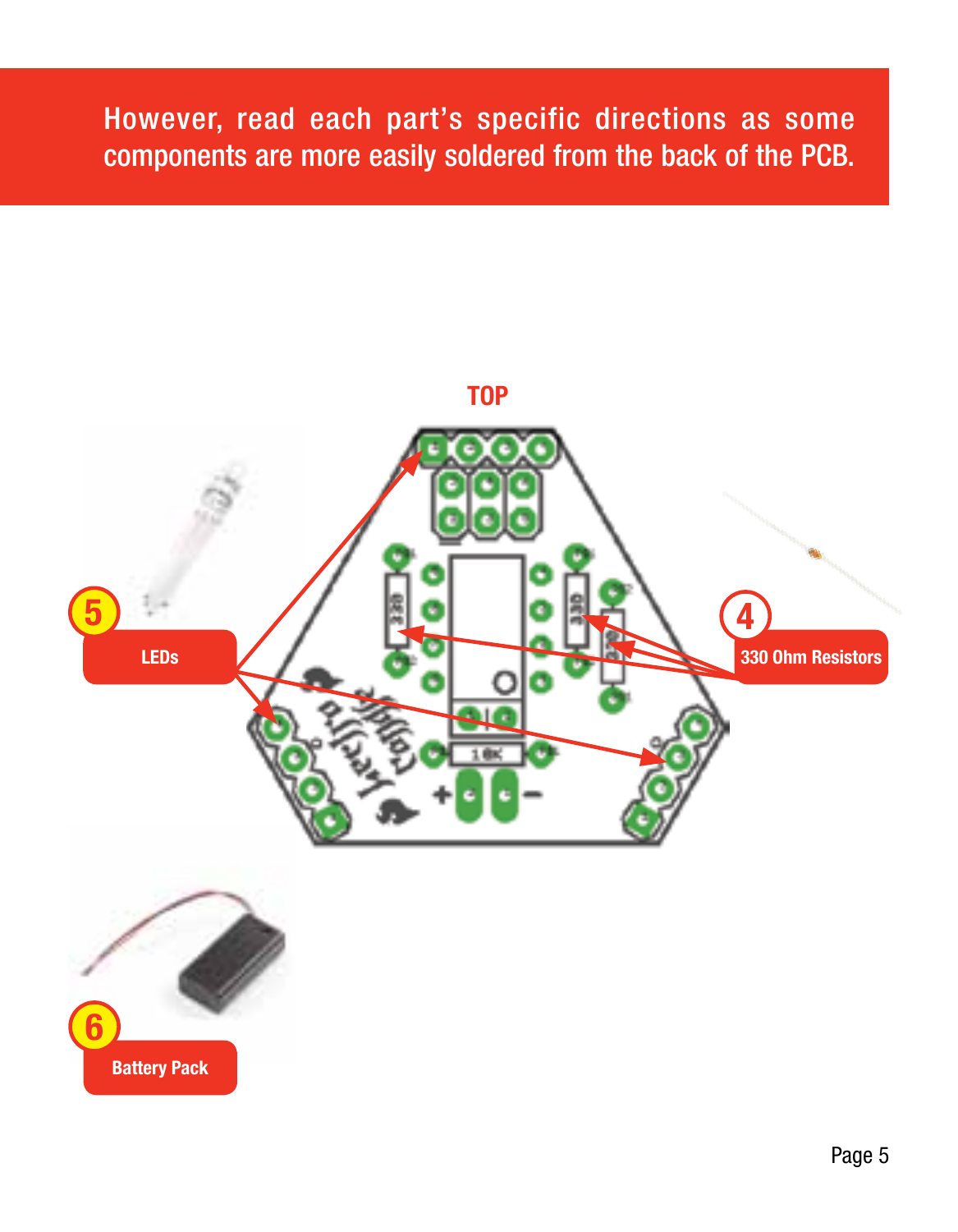# Tips and Hints

### Microcontroller and PCB

The microcontroller is the brain of the Lectro Candle. It's programmed to change the color of the LEDs. Bending the legs won't hurt the chip – it is designed to withstand the heat of the soldering iron as well as gentle bending.

Try to be gentle with the board, but a few scratches are not a big deal.

### Soldering

The tip of the iron is normally 700 °F, hot enough to melt metal. It is normal for the handle of the soldering iron to heat up a bit. Hold it like a pencil and move your hand further away from the tip if the heat is uncomfortable. The solder smokes because the rosin inside the solder is burning off - it's not harmful.

### LEDs

Light-emitting diodes (LEDs) are like light bulbs, but much smaller and more efficient. The LEDs in this kit are tri-color, meaning they light up in red, blue, and green.

### Polarization

The LEDs and the microcontroller (ATtiny85) are polarized parts. This means they need to be placed into the PCB in a specific orientation. The components that are polarized are highlighted in yellow in the instructions to help you be mindful of their placement.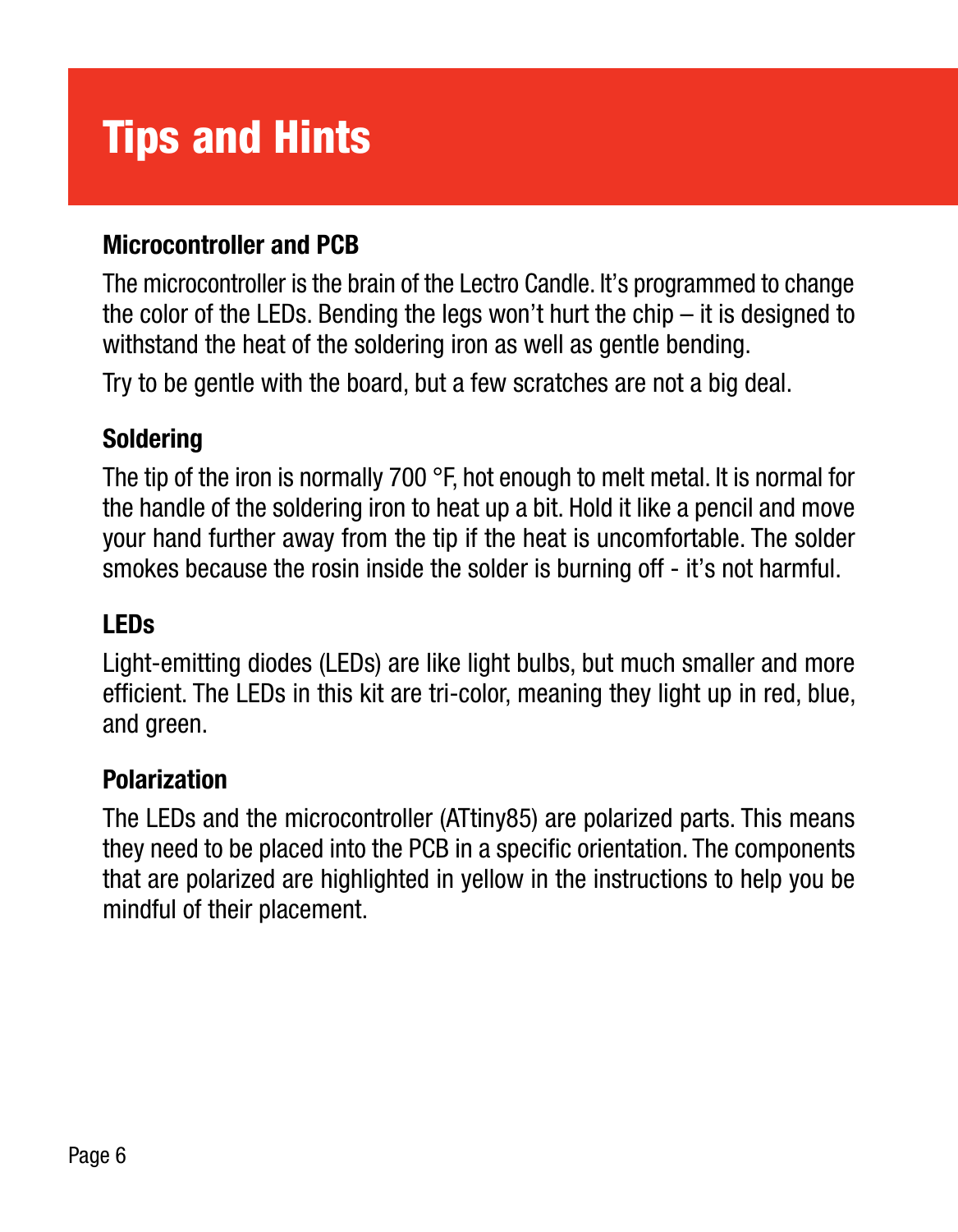### Resistors:

There are 4 resistors on the LectroCandle. Three of them are used as *current* limiting resistors to limit the brightness of the LED. The fourth resistor is used as a *pull-up* resistor, which keeps the microcontroller from resetting.

#### Capacitor:

The power for the LectroCandle comes from the battery and has a voltage of about 3.6 volts. However, the voltage from a battery will fluctuate up and down. If left alone, this voltage ripple will cause the microcontroller to reset. We put a capacitor on the board to smooth out the voltage fluctuations from the battery.



Use this picture of the populated LectroCandle board to help you see what each component should look like soldered in place.